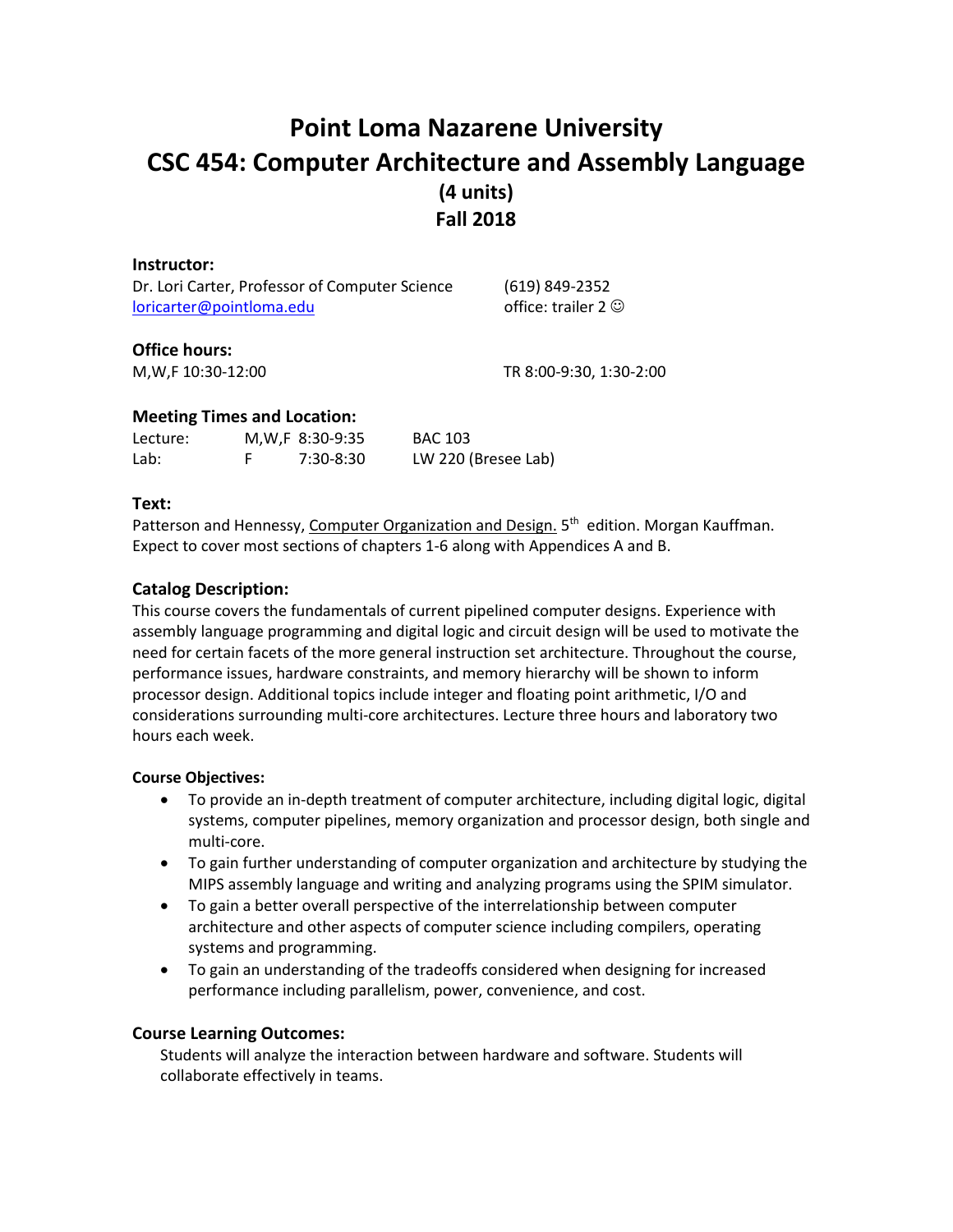## **Course Organization:**

**Lectures:** Cover the highlights of chapters assigned – not a substitute for reading. PowerPoint slides can be found on Canvas. The lecture time will be broken up with peer discussions and problem solving. The answers to the problems presented on the slides will not be on the slides, so be prepared to take notes on your peer discussions.

#### **Homework/ Homework quizzes:**

Much of your work at home will be reading and working through examples from the book. This is essential to learning the material.

Eight quizzes will be given during the semester. Frequently, practice problems will be given to help prepare for these quizzes. While the practice problems are optional, I would highly recommend them. Quiz problems will be more "mechanical" and memorization than what you will find on exams and are designed to keep you current. While **quizzes cannot be made up,** each student will be allowed to drop 1 homework quiz grade**.** All of the quizzes combined are worth 1 exam grade.

#### **Expected quiz dates**

| Aug. 29            | Sept. 5 | Sept. 12 | Sept. 28 |
|--------------------|---------|----------|----------|
| Oct. 5 (take home) | Oct. 17 | Nov. 12  | Nov. 19  |

**Exams:** There will be 2 exams. Exams will cover lecture as well as lab material. The first will cover chapters 1, 2 and Appendix A. The second will cover Appendix B and chapters 3 and 4. Students missing a midterm exam for a school function must arrange to take the exam in advance. Missed exams will likely result in a grade of 0. **Exams are currently scheduled for Sept. 19 and Oct. 31.**

**Labs and Lab Projects:** Labs will be demoed at the beginning (first 15 minutes) of the lab period in which they are due. Late labs are not accepted, but partial credit is awarded. Students may work alone, or in groups of 2 on the labs. If I suspect collaboration beyond a group of 2, interviews will be conducted and a grade of zero is possible for all collaborators. The grading method for each lab will be discussed when the lab is assigned. Students who are unable to answer questions about labs on their exams will be required to complete labs individually in the future.

**Final Exam:** Cumulative exam covering lecture and lab material. The Final exam is scheduled for **Friday of finals week at 7:30 A.M.**

#### **Grading:**

| Homework/Quizzes                            | 15%    | Exams      | 30%       |    |
|---------------------------------------------|--------|------------|-----------|----|
| Labs                                        | 30%    | Final Exam | 25%       |    |
| Final grades will be determined as follows: |        |            |           |    |
| 100-93%<br>А                                | 80-82% | B-         | 67-69%    | D+ |
| 90-92%<br>А-                                | 77-79% | C+         | 63-66%    |    |
| 87-89%<br>B+                                | 73-76% |            | 60-62%    | D- |
| 83-86%<br>В                                 | 70-72% | C-         | $0 - 59%$ |    |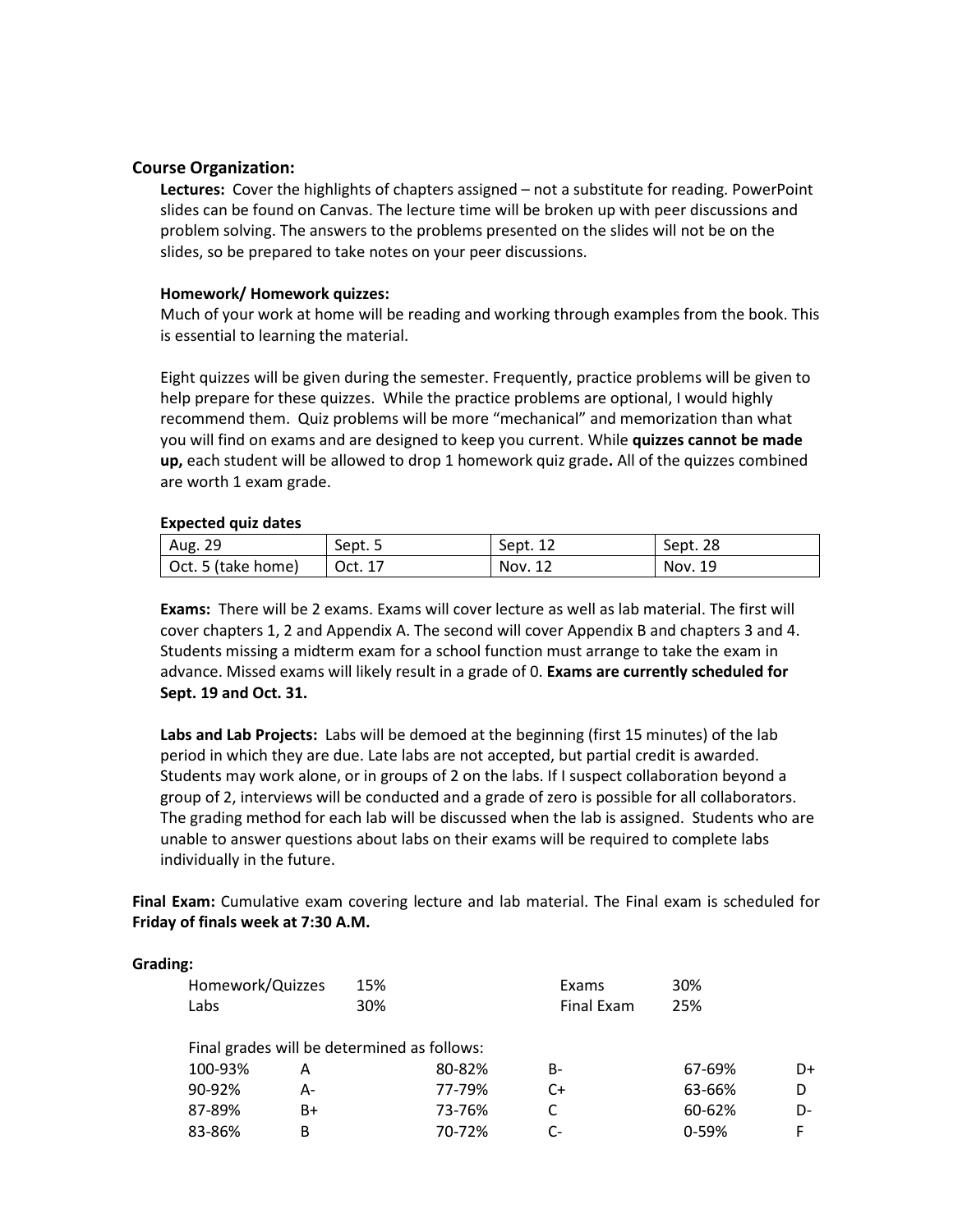## **Credit Hour Information:**

In the interest of providing sufficient time to accomplish the stated course learning outcomes, this class meets the PLNU credit hour policy for a 4 unit class delivered over 15 weeks. Specific details about how the class meets the credit hour requirements can be provided upon request.

It is anticipated that you will spend a minimum of 37.5 participation hours per credit hour in your course. The estimated time expectations for this course are shown below:

| Assignments              | <b>Total Course Hours</b> |
|--------------------------|---------------------------|
| Reading                  | 30                        |
| Written Homework         | 25                        |
| Lectures                 | 40                        |
| Labs and Lab assignments | 45                        |
| <b>Exams and Quizzes</b> | 10                        |
|                          |                           |
| <b>TOTAL</b>             | 150 (for 4 course units)  |

## **University Mission:**

Point Loma Nazarene University exists to provide higher education in a vital Christian community where minds are engaged and challenged, character is modeled and formed, and service is an expression of faith. Being of Wesleyan heritage, we strive to be a learning community where grace is foundational, truth is pursued, and holiness is a way of life.

## **MICS Department Mission:**

The Mathematical, Information, and Computer Sciences department at Point Loma Nazarene University is committed to maintaining a curriculum that provides its students with the tools to be productive, the passion to continue learning, and Christian perspectives to provide a basis for making sound value judgments.

#### **Attendance:**

Attendance is expected at each class session. In the event of an absence you are responsible for the material covered in class and the assignments given that day.

Regular and punctual attendance at all classes is considered essential to optimum academic achievement. If the student is absent from more than 10 percent of class meetings, the faculty member can file a written report which may result in de-enrollment. If the absences exceed 20 percent, the student may be deenrolled without notice until the university drop date or, after that date, receive the appropriate grade for their work and participation. See

[http://catalog.pointloma.edu/content.php?catoid=24&navoid=1581#Class\\_Attendance](http://catalog.pointloma.edu/content.php?catoid=24&navoid=1581#Class_Attendance) in the Undergraduate Academic Catalog.

#### **Class Enrollment:**

It is the student's responsibility to maintain his/her class schedule. Should the need arise to drop this course (personal emergencies, poor performance, etc.), the student has the responsibility to follow through (provided the drop date meets the stated calendar deadline established by the university), not the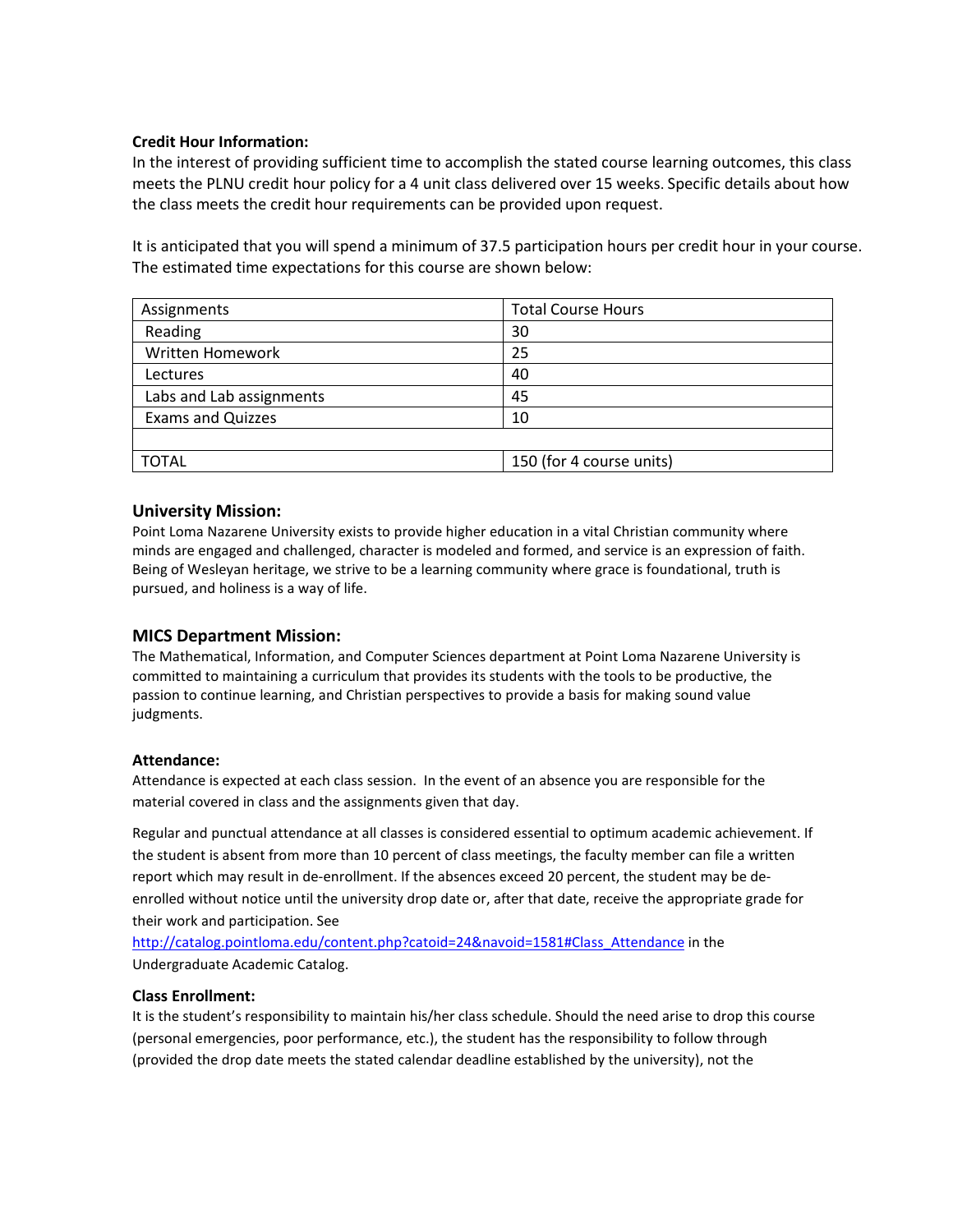instructor. Simply ceasing to attend this course or failing to follow through to arrange for a change of registration (drop/add) may easily result in a grade of F on the official transcript.

#### **Academic Accommodations:**

While all students are expected to meet the minimum standards for completion of this course as established by the instructor, students with disabilities may require academic adjustments, modifications or auxiliary aids/services. At Point Loma Nazarene University (PLNU), these students are requested to register with the Disability Resource Center (DRC), located in the Bond Academic Center. [\(DRC@pointloma.edu](mailto:DRC@pointloma.edu) or 619-849- 2486). The DRC's policies and procedures for assisting such students in the development of an appropriate academic adjustment plan (AP) allows PLNU to comply with Section 504 of the Rehabilitation Act and the Americans with Disabilities Act. Section 504 (a) prohibits discrimination against students with special needs and guarantees all qualified students equal access to and benefits of PLNU programs and activities. After the student files the required documentation, the DRC, in conjunction with the student, will develop an AP to meet that student's specific learning needs. The DRC will thereafter email the student's AP to all faculty who teach courses in which the student is enrolled each semester. The AP must be implemented in all such courses.

If students do not wish to avail themselves of some or all of the elements of their AP in a particular course, it is the responsibility of those students to notify their professor in that course. PLNU highly recommends that DRC students speak with their professors during the first two weeks of each semester about the applicability of their AP in that particular course and/or if they do not desire to take advantage of some or all of the elements of their AP in that course.

### **Academic Honesty:**

Students should demonstrate academic honesty by doing original work and by giving appropriate credit to the ideas of others. Academic dishonesty is the act of presenting information, ideas, and/or concepts as one's own when in reality they are the results of another person's creativity and effort. A faculty member who believes a situation involving academic dishonesty has been detected may assign a failing grade for that assignment or examination, or, depending on the seriousness of the offense, for the course. Faculty should follow and students may appeal using the procedure in the university Catalog. See

[http://catalog.pointloma.edu/content.php?catoid=24&navoid=1581#Academic\\_Honesty](http://catalog.pointloma.edu/content.php?catoid=24&navoid=1581#Academic_Honesty) for definitions of kinds of academic dishonesty and for further policy information.

#### **Final Exam: Date and Time:**

The final exam date and time is set by the university at the beginning of the semester and may not be changed by the instructor. This schedule can be found on the university website and in the course calendar. No requests for early examinations will be approved. Only in the case that a student is required to take three exams during the same day of finals week, is an instructor authorized to consider changing the exam date and time for that particular student.

## **Copyright Protected Materials:**

Point Loma Nazarene University, as a non-profit educational institution, is entitled by law to use materials protected by the US Copyright Act for classroom education. Any use of those materials outside the class may violate the law.